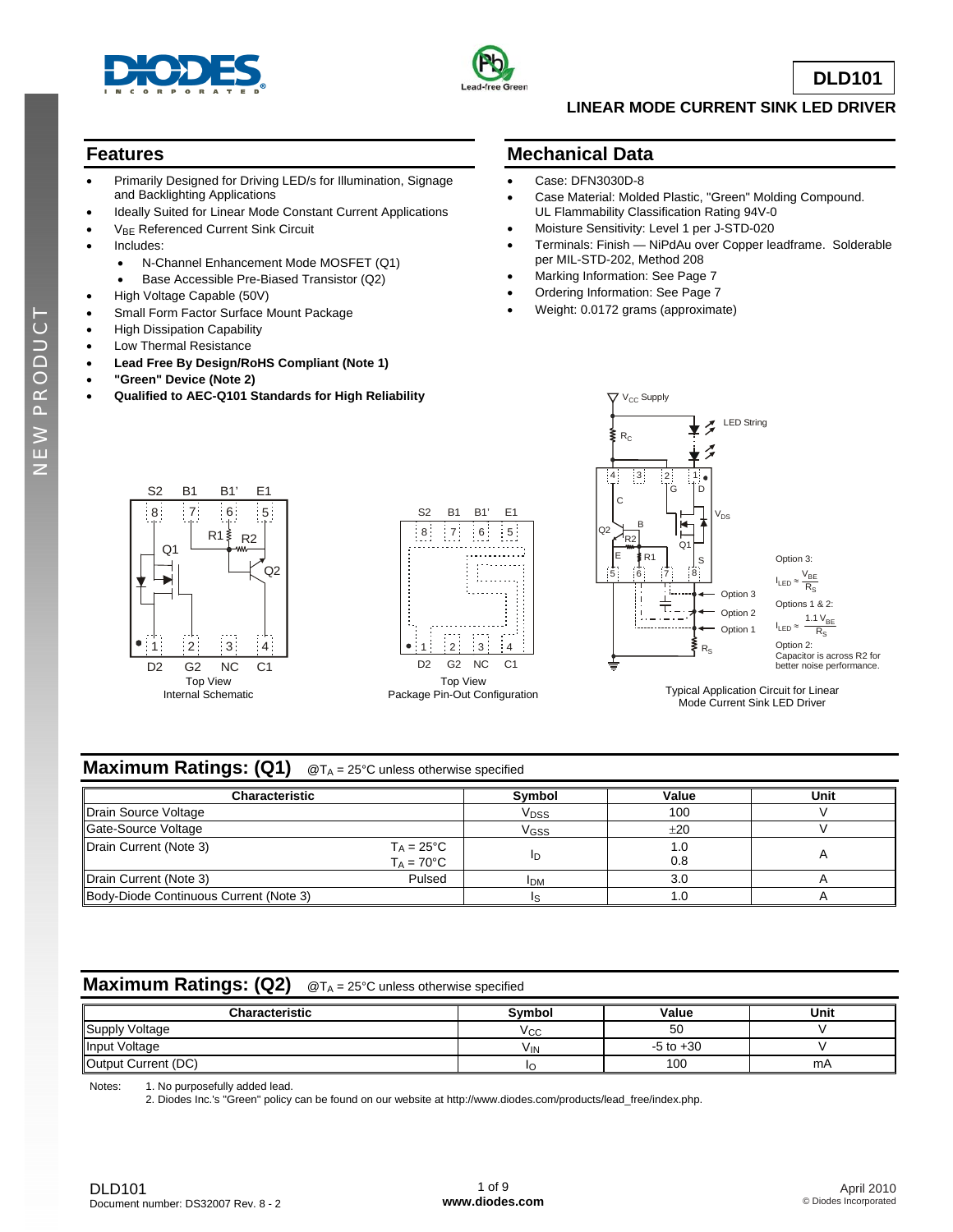

### **Thermal Characteristics – Total Device**

| <b>Characteristic</b>                                       | Symbol               | Value                                        | Unit          |
|-------------------------------------------------------------|----------------------|----------------------------------------------|---------------|
| Power Dissipation $@T_A = 25^{\circ}C$                      | $P_D$                | 0.7 (Note 3)<br>0.9 (Note 4)<br>1.4 (Note 5) | W             |
| Thermal Resistance Junction to Ambient $@T_A = 25^{\circ}C$ | $R_{AJA}$            | See Figure 1<br>(Notes 3, 4, & 5)            | °C/W          |
| Thermal Resistance Junction to Case $@T_A = 25^{\circ}C$    | $R_{\theta$ JC       | See Figure 2<br>(Notes 3, 4, & 5)            | $\degree$ C/W |
| Operating and Storage Temperature Range                     | TJ, T <sub>STG</sub> | $-55$ to $+150$                              | ℃             |

Notes: 3. Part mounted on FR-4 substrate PC board, with minimum recommended pad layout (see page 6).

4. Part mounted on FR-4 substrate PC board, 2oz Copper with 6 mm2 Cu Area, MOSFET element activated.

5. Part mounted on FR-4 substrate PC board, 2oz Copper with 35 mm2 Cu Area, MOSFET element activated.

## **Electrical Characteristics: (Q1)** @T<sub>A</sub> = 25°C unless otherwise specified

| Characteristic                      | Symbol                  | Min | Typ          | <b>Max</b> | Unit     | <b>Test Condition</b>                           |  |  |
|-------------------------------------|-------------------------|-----|--------------|------------|----------|-------------------------------------------------|--|--|
| <b>OFF CHARACTERISTICS (Note 6)</b> |                         |     |              |            |          |                                                 |  |  |
| Drain-Source Breakdown Voltage      | <b>BV<sub>DSS</sub></b> | 100 |              |            | V        | $V_{GS} = 0V$ , $I_D = 250 \mu A$               |  |  |
| Zero Gate Voltage Drain Current     | <b>I</b> pss            |     | —            | 1          | μA       | $V_{DS} = 60V$ , $V_{GS} = 0V$                  |  |  |
| Gate-Source Leakage                 | l <sub>GSS</sub>        |     |              | ±100       | nA       | $V_{GS} = \pm 20V$ , $V_{DS} = 0V$              |  |  |
| ON CHARACTERISTICS (Note 6)         |                         |     |              |            |          |                                                 |  |  |
| <b>Gate Threshold Voltage</b>       | $V_{GS(th)}$            | 2.0 |              | 4.1        | V        | $V_{DS} = V_{GS}$ , $I_D = 250 \mu A$           |  |  |
| Static Drain-Source On-Resistance   |                         |     |              | 0.85       | $\Omega$ | $V_{GS} = 10V$ , $I_D = 1.5A$                   |  |  |
|                                     | R <sub>DS</sub> (ON)    |     |              | 0.99       |          | $V_{GS} = 6V$ , $I_D = 1A$                      |  |  |
| Forward Transconductance            | $g_{fs}$                |     | 0.9          |            | S        | $V_{DS} = 15V$ , $I_D = 1A$                     |  |  |
| Diode Forward Voltage               | V <sub>SD</sub>         |     | 0.89         | 1.1        | V        | $V_{GS} = 0V$ , $I_S = 1.5A$                    |  |  |
| <b>DYNAMIC CHARACTERISTICS</b>      |                         |     |              |            |          |                                                 |  |  |
| Input Capacitance                   | $C_{iss}$               |     | 129          |            | pF       |                                                 |  |  |
| Output Capacitance                  | $C_{\rm{oss}}$          |     | 14           |            | pF       | $V_{DS} = 50V$ , $V_{GS} = 0V$<br>$f = 1.0$ MHz |  |  |
| Reverse Transfer Capacitance        | C <sub>rss</sub>        |     | 8            |            | pF       |                                                 |  |  |
| <b>ISWITCHING CHARACTERISTICS</b>   |                         |     |              |            |          |                                                 |  |  |
| Total Gate Charge                   | $Q_{\alpha}$            |     | 3.4          |            |          |                                                 |  |  |
| Gate-Source Charge                  | $Q_{gs}$                |     | 0.9          |            | nC       | $V_{DS} = 50V$ , $V_{GS} = 10V$ , $I_D = 1A$    |  |  |
| Gate-Drain Charge                   | $Q_{\text{qd}}$         |     | $\mathbf{1}$ |            |          |                                                 |  |  |
| Turn-On Delay Time                  | $t_{d(on)}$             | --  | 7.9          |            |          |                                                 |  |  |
| Rise Time                           | tr                      |     | 11.4         |            | ns       | $V_{GS} = 50V$ , $V_{DS} = 10V$ ,               |  |  |
| Turn-Off Delay Time                 | $t_{d(off)}$            |     | 14.3         |            |          | $I_D = 1A$ , $R_G \approx 6\Omega$              |  |  |
| <b>Fall Time</b>                    | tf                      |     | 9.6          |            |          |                                                 |  |  |

# **Electrical Characteristics: (Q2)** @TA = 25°C unless otherwise specified

| <b>Characteristic (Note 6)</b> | Symbol                         | Min | Typ  | Max | Unit       | <b>Test Condition</b>                       |
|--------------------------------|--------------------------------|-----|------|-----|------------|---------------------------------------------|
| Input Voltage                  | $V_{I(off)}$                   | 0.4 |      |     |            | $V_{\rm CC}$ = 5V, $I_{\rm O}$ = 100µA      |
|                                | V <sub>I(on)</sub>             |     |      | 1.5 |            | $V_{CC} = 0.3V$ , $I_{O} = 5mA$             |
| Output Voltage                 | $V_{O(0n)}$                    |     | 0.05 | 0.3 |            | $I_0/I_1 = 5mA/0.25mA$                      |
| Output Current                 | $I_{O(off)}$                   |     |      | 0.5 | μA         | $V_{\text{CC}} = 50V$ , $V_{\text{I}} = 0V$ |
| <b>IDC Current Gain</b>        | G <sub>1</sub>                 | 80  |      |     |            | $V_O = 5V$ , $I_O = 10mA$                   |
| Input Resistance               | $R_1$                          | 3.2 | 4.7  | 6.2 | $k\Omega$  |                                             |
| Resistance Ratio               | R <sub>2</sub> /R <sub>1</sub> | 8   | 10   | 12  |            |                                             |
| <b>Transition Frequency</b>    | fτ                             |     | 260  |     | <b>MHz</b> | $V_{CE} = 10V, IE = 5mA,$<br>$f = 100$ MHz  |

Notes: 6. Short duration pulse test used to minimize self-heating effect.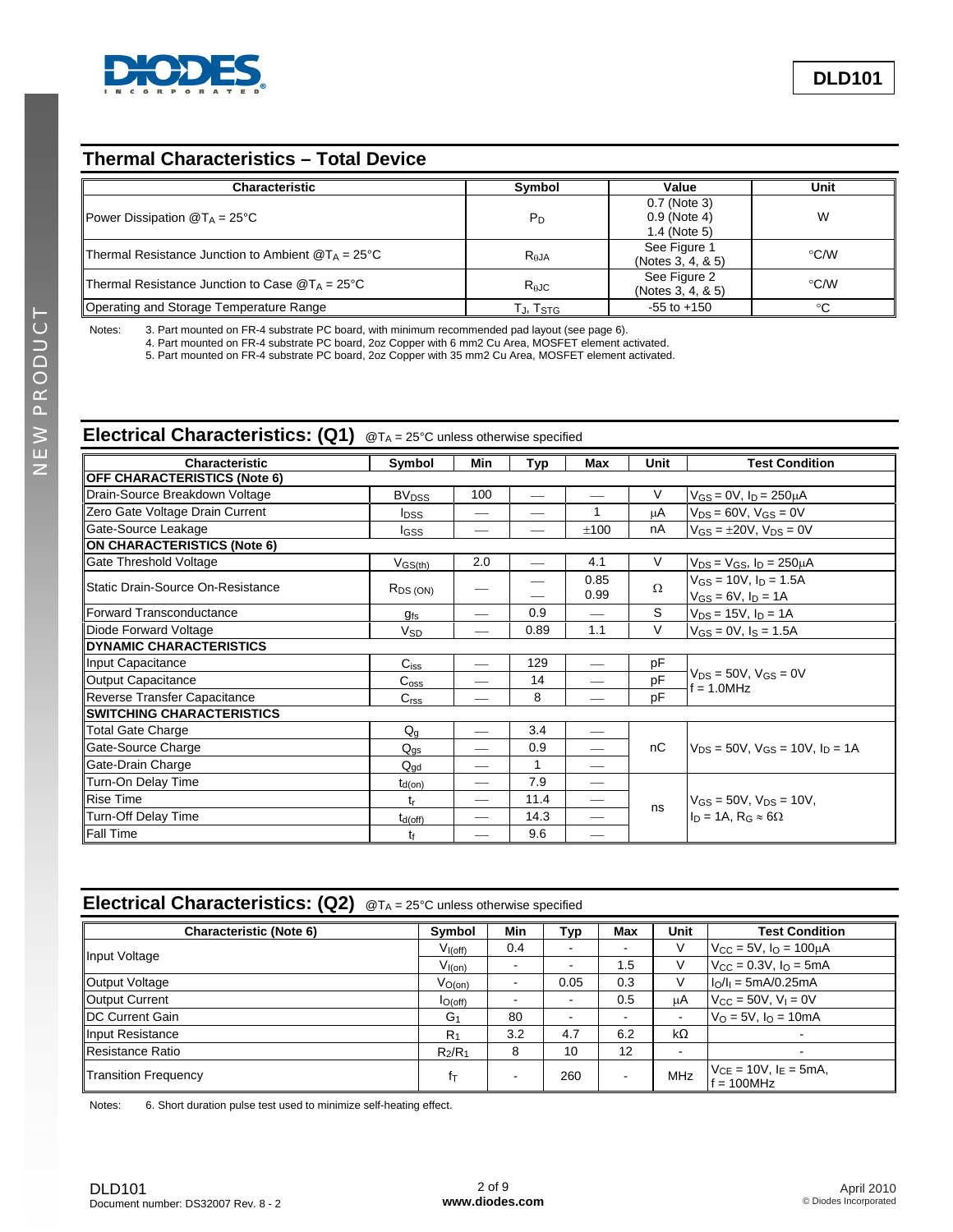

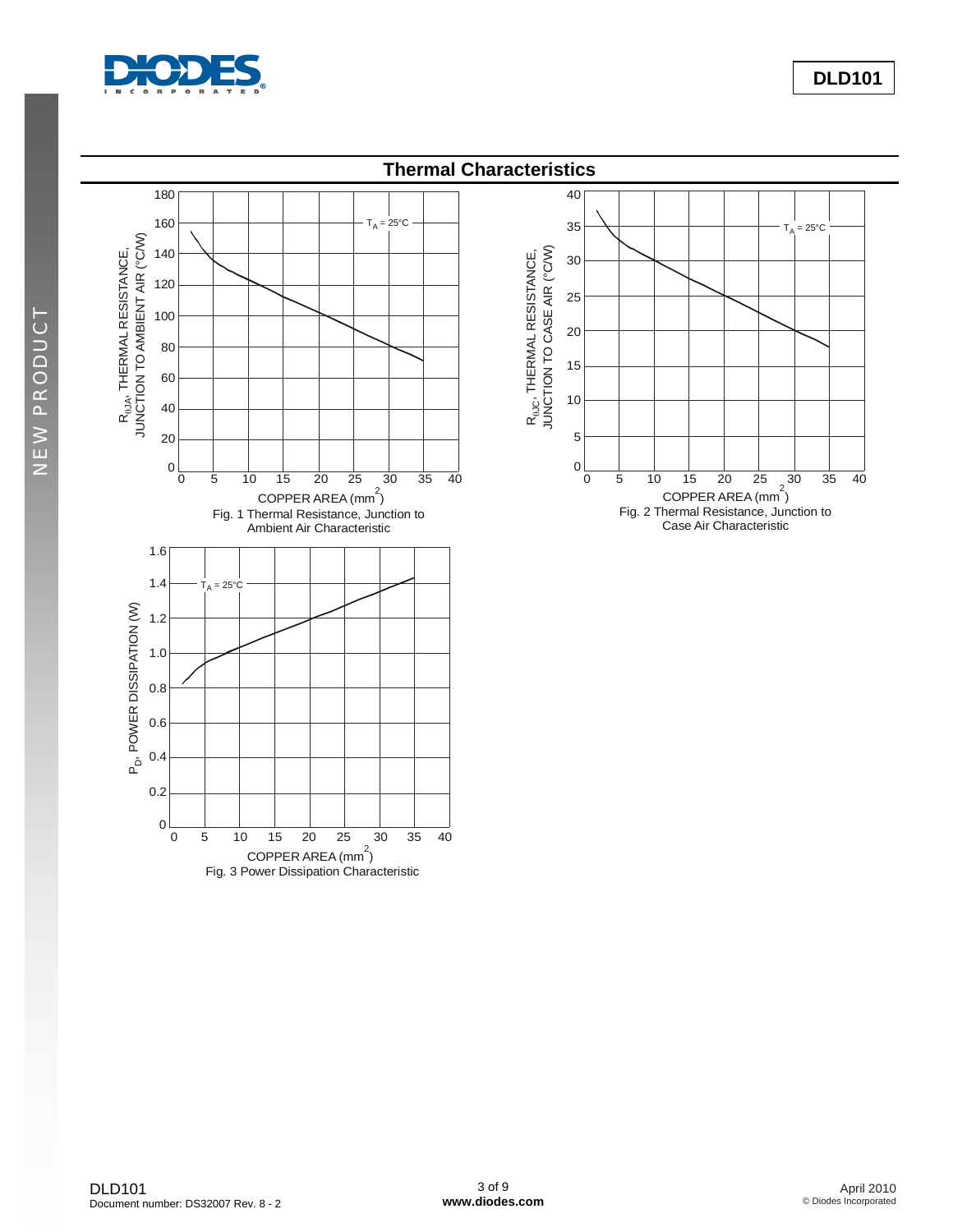



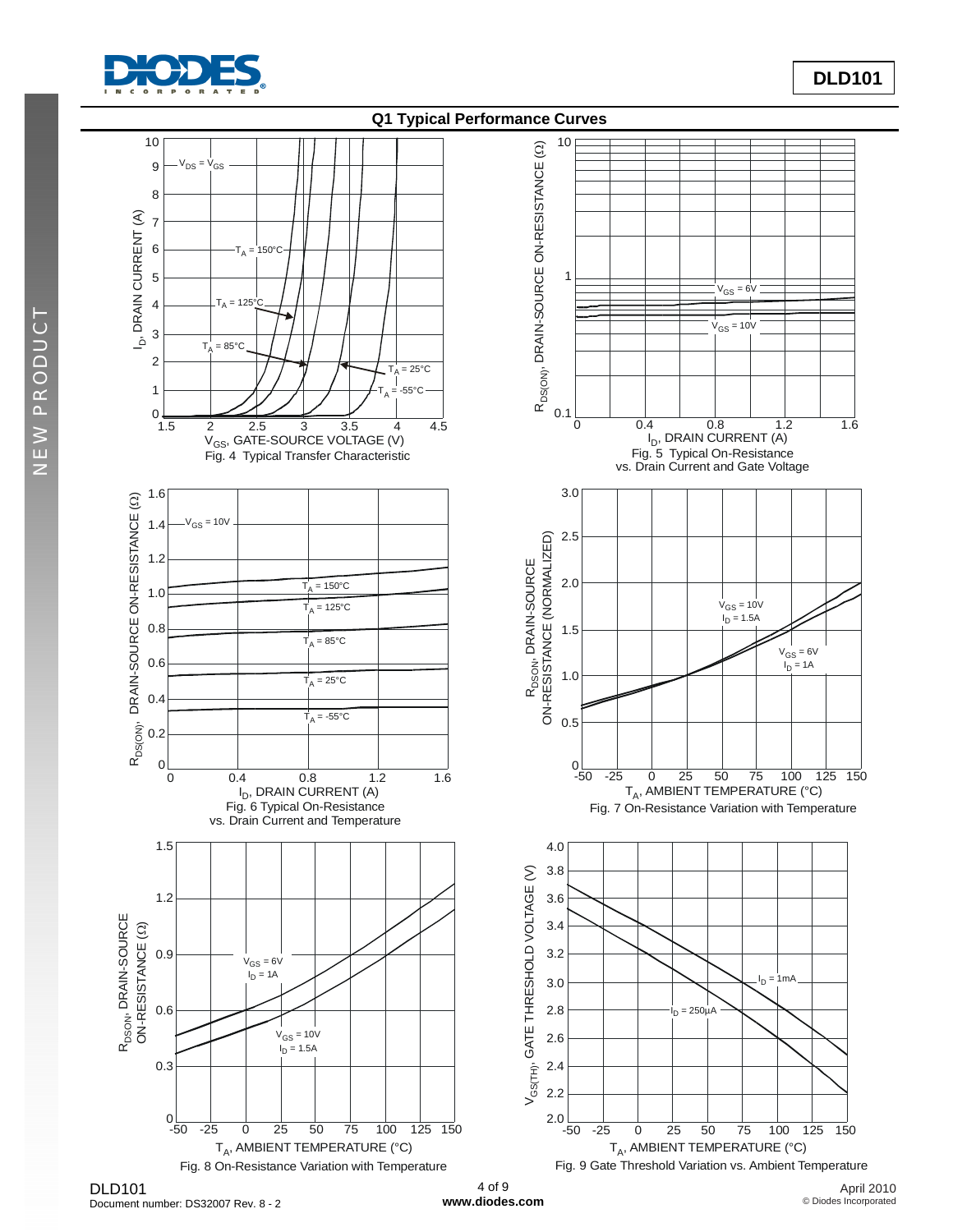

NEW PRODUCT

NEW PRODUCT





**Q2 Typical Performance Curves**

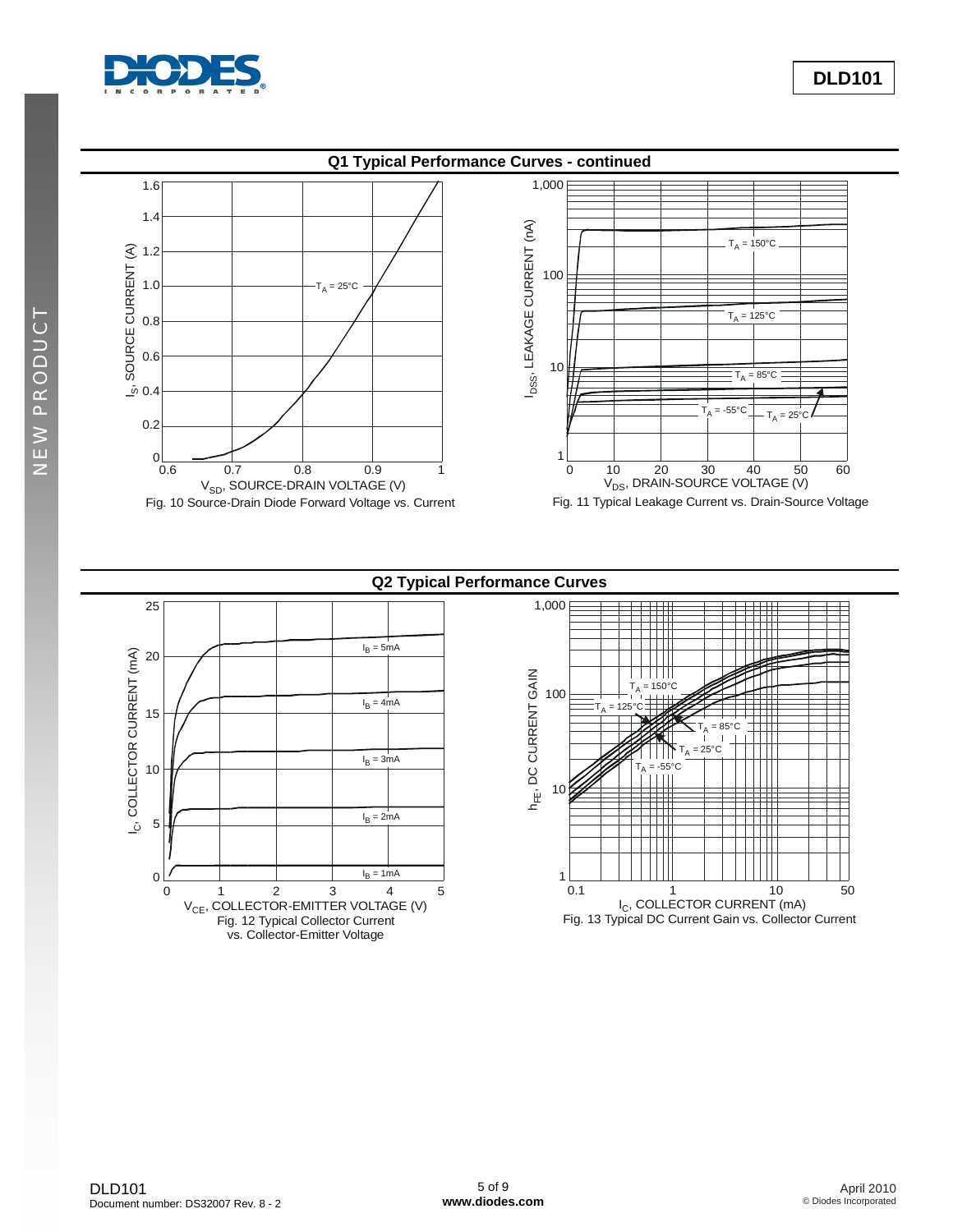

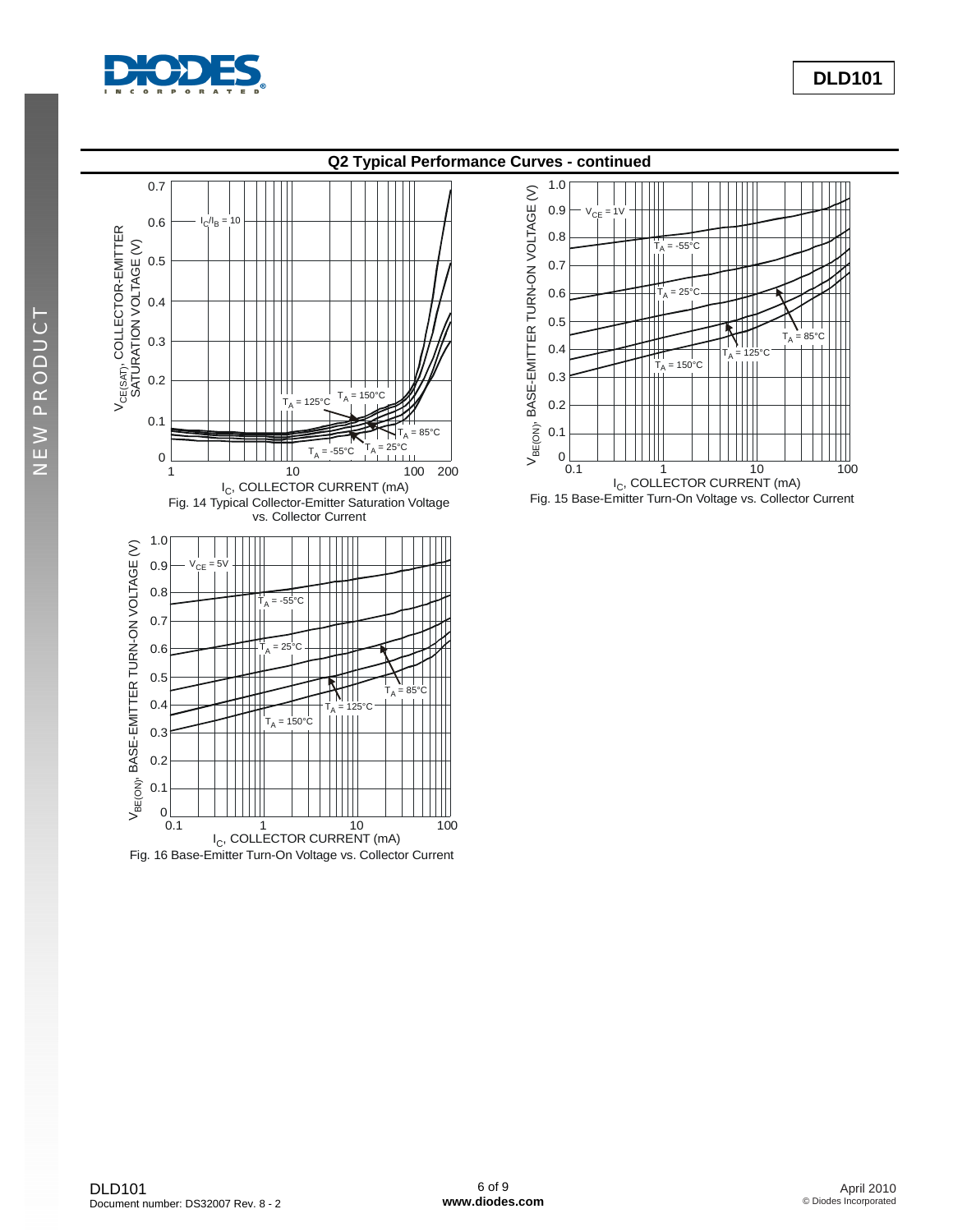

#### **Typical Application Circuit**



Fig. 12 Typical Application Circuit for Linear Mode Current Sink LED Driver The DLD101 has been designed primarily for solid state lighting applications, to be used as a current sink circuit solution for LEDs. It features a N-channel MOSFET capable of 1A drive current and a prebiased NPN transistor (which allows direct connection to the base, or via a series base resistor).

Figure 12 shows a typical application circuit diagram for driving an LED or string of LEDs. Note that the pre-biased transistor (Q2) has the option of bypassing the series base resistor by connecting directly to pin 7. The N-MOSFET (Q1) is configured as a  $V_{BE}$  referenced current sink and is biased on by  $R<sub>C</sub>$ . The current passed through the LED string, MOSFET and source resistor, develops a voltage across RS that provides a bias to the NPN transistor. Consideration of the expected linear mode power dissipation must be factored into the design, with respect to the DLD101's thermal resistance.

 $V_{DS} = V_{CC} - V_{F}$  LED String  $-V_{RS}$  $P_{Q1} = V_{DS} * I_{LED String}$ 

PWM dimming functionality can be effected by either driving the NPN base via an additional resistor (thereby overriding the feedback from R<sub>S</sub>) or by pulling the gate of the MOSFET down by direct connection. The PWM control pulse stream can be provided by a micro-controller or simple 555 based circuitry.

#### **Ordering Information** (Note 7)

| Dort.<br>.nber<br>…r N⊔r∽⊺<br>-а | Case<br>- - - - |             |
|----------------------------------|-----------------|-------------|
| P.<br><b>D</b><br>◡◡             | ור<br>.         | ∩∩פ<br>Ree. |

Notes: 7. For packaging details, go to our website at [http://www.diodes.com/datasheets/ap02007.pdf.](http://www.diodes.com/datasheets/ap02007.pdf)

### **Marking Information**



 L101 = Product marking code YYWW = Date code marking YY = Last digit of year (ex: 10 for 2010)  $WW =$  Week code (01 to 53)

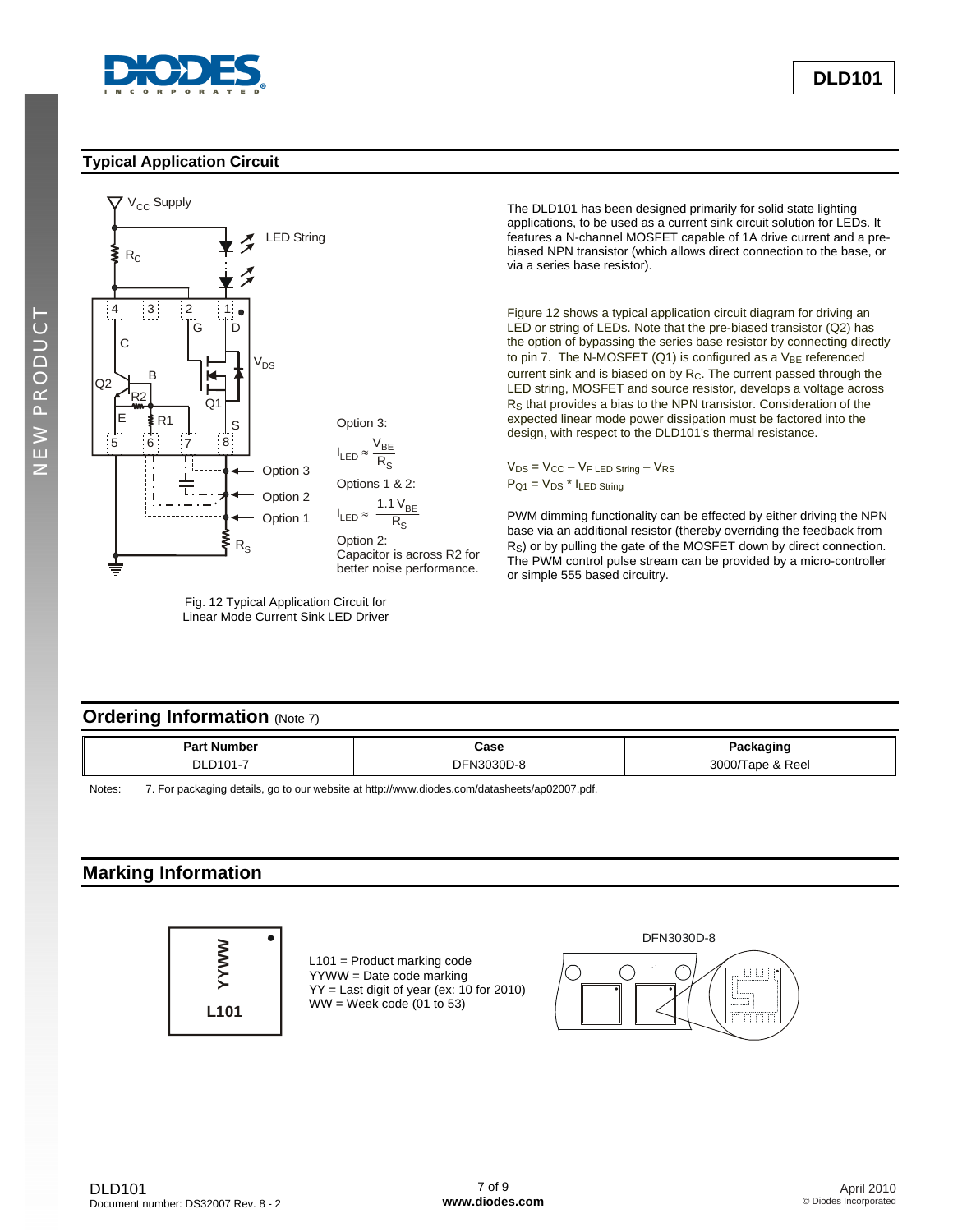

# **Package Outline Dimensions**



| DFN3030D-8                                |       |            |       |                |       |       |       |
|-------------------------------------------|-------|------------|-------|----------------|-------|-------|-------|
| Dim                                       | Min   | <b>Max</b> | Typ   | Dim            | Min   | Max   | Typ   |
| А                                         | 0.570 | 0.630      | 0.600 | е              |       |       | 0.650 |
| A1                                        | 0     | 0.050      | 0.020 | Е              | 2.950 | 3.075 | 3.000 |
| A <sub>3</sub>                            |       |            | 0.150 | E1             | 1.800 | 2.000 | 1.900 |
| b                                         | 0.290 | 0.390      | 0.340 | E <sub>2</sub> | 0.290 | 0.490 | 0.390 |
| D                                         | 2.950 | 3.075      | 3.000 | E3             | 0.175 | 0.375 | 0.275 |
| D <sub>1</sub>                            | 2.175 | 2.375      | 2.275 |                | 0.300 | 0.40  | 0.350 |
| D <sub>2</sub>                            | 0.980 | 1.180      | 1.080 | z              |       |       | 0.355 |
| 0.305<br>0.205<br>D <sub>3</sub><br>0.105 |       |            |       |                |       |       |       |
| All Dimensions in mm                      |       |            |       |                |       |       |       |

# **Suggested Pad Layout**



| <b>Dimensions</b> | Value<br>(in mm) | <b>Dimensions</b> | Value<br>(in mm) |
|-------------------|------------------|-------------------|------------------|
| С                 | 0.650            | <b>X2</b>         | 0.220            |
| G                 | 0.150            | X3                | 0.375            |
| G1                | 0.950            | X4                | 1.080            |
| G <sub>2</sub>    | 0.270            | X <sub>5</sub>    | 0.150            |
| G <sub>3</sub>    | 0.135            | Υ                 | 2.600            |
| G4                | 1.350            | Υ1                | 1.900            |
| G5                | 0.925            | Υ2                | 0.150            |
| G6                | 1.350            | Y3                | 0.390            |
| x                 | 0.440            | Υ4                | 0.815            |
| X <sub>1</sub>    | 0.210            | Υ5                | 0.550            |